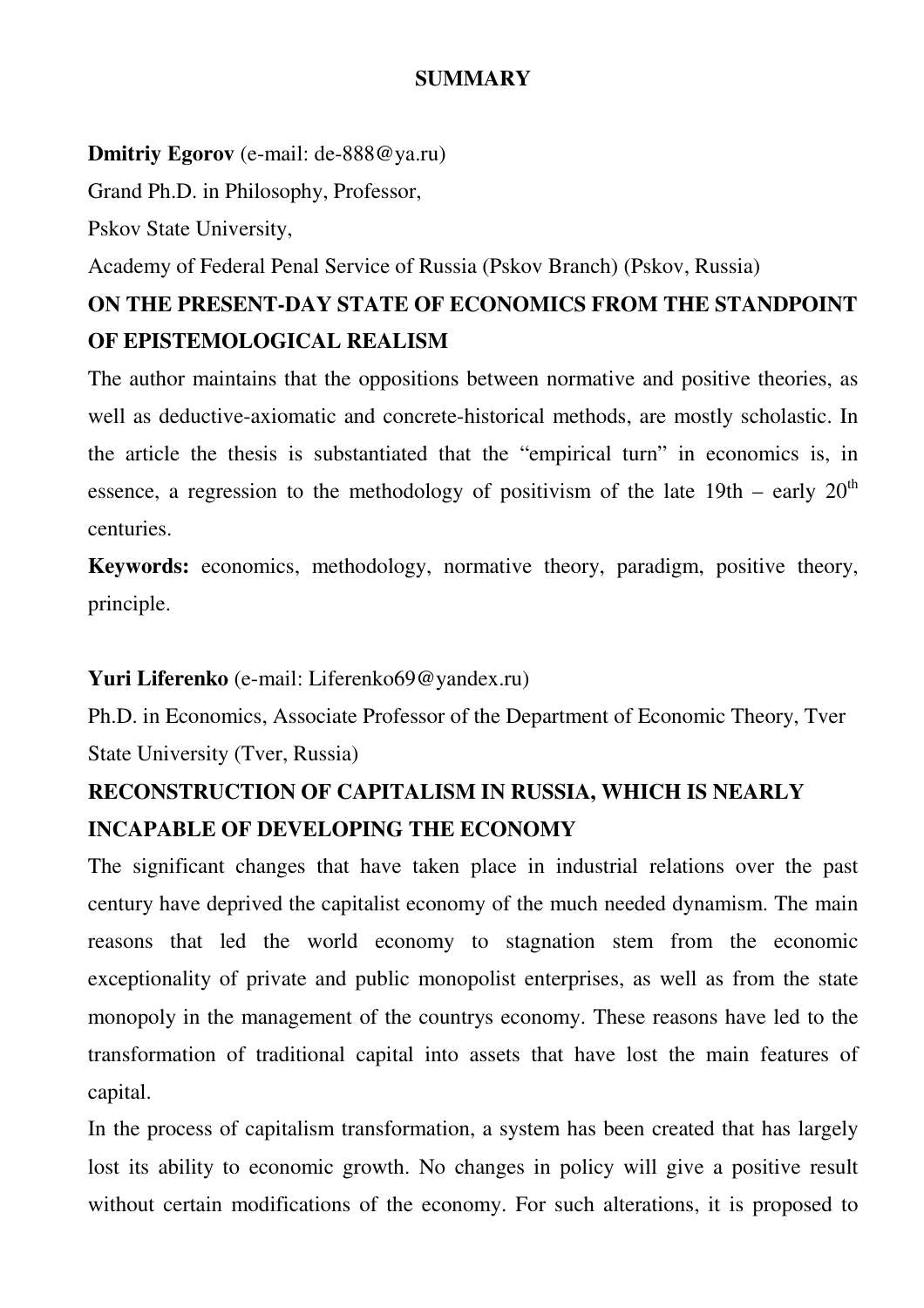recreate the system of free competition and overcome state monopoly in economic management. Thus, it will be possible to restore the traditional functions of capital.

**Keywords:** private and public monopolist enterprises, government monopoly, small and medium-sized enterprises, free competition capitalism, capital, economic growth.

### **Sergej Lutsenko** (e-mail: scorp\_ante@rambler.ru)

Expert, Corporate and Project Management Institute (Moscow, Russia),

Analyst, Institute for Economic Strategies (Moscow, Russia)

## **THE BALANCE OF ECONOMIC INTERESTS OF SHAREHOLDERS AND MANAGEMENT IN CORPORATE GOVERNANCE**

The author considers shareholders' activism as a correction mechanism for management policy.

Shareholders' activism allows them to control the decisions made by the governing body and to prevent the domination of CEOs' private interests. The criterion for assessing management efficiency is the achievement of the corporate benefit in the long term. Fiduciary duties of management limit the latter's appetite for the advancement of their personal interests. The author advocates for the convergence of the financial interests of the participant (shareholder) and management in the long term using a longterm motivation tool.

**Keywords:** corporate governance, shareholders' activism, long-term motivation, fiduciary duties, the corporate benefit, the corrective mechanism.

## **Nina Poussenkova** (e-mail: npoussenkova@imemo.ru)

Ph.D. in Economics, Senior Researcher,

Institute of World Economy and International Relations, Russian Academy of Sciences (Moscow, Russia)

# **DECARBONIZATION POLICY OF EUROPEAN AND AMERICAN OIL COMPANIES**

The article examines the recent carbon footprint reduction measures taken by BP and Eni, which have set the goal of achieving the net-zero goal by 2050. Both companies are developing solar and wind energy, starting to produce "green" hydrogen, implementing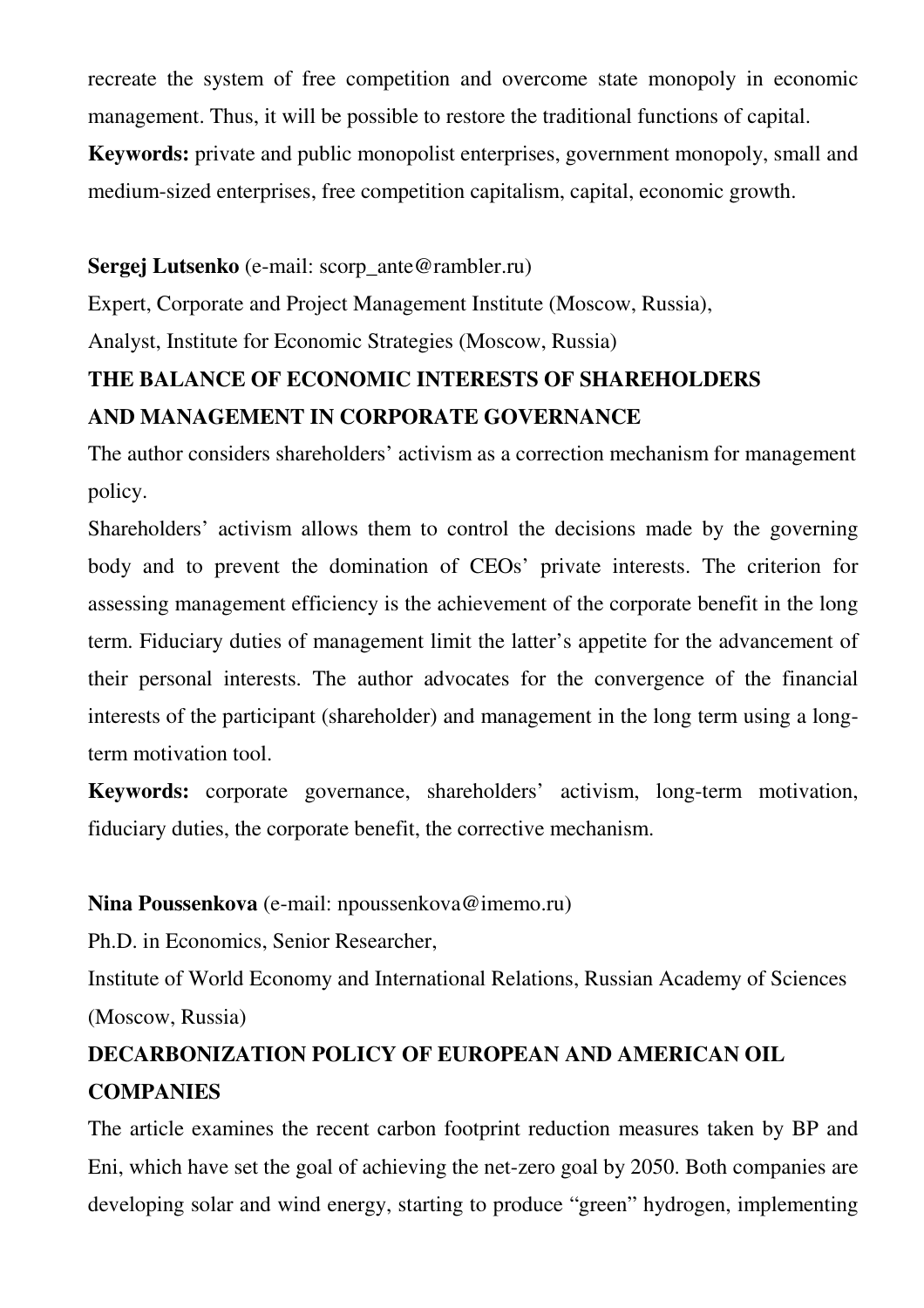carbon capture and storage programs, expanding electric car charging networks, and offsetting CO2 emissions by planting forests. In addition, they plan to gradually cut oil and gas production and radically change corporate structures, creating new business units and transforming from international oil companies to broad energy companies.

American oil companies, such as ExxonMobil and Occidental, stick to oil and gas, hoping for hydrocarbons demand recovery in the future, and for the time being they just keep improving energy efficiency and reducing the carbon intensity of their activities. However, it is obvious that under the new US president, attention to climate policy will increase. American oilmen, whose climate awareness will also be prompted by consumers, environmental organizations, financial institutions and their own shareholders, may have to step up decarbonization efforts.

**Keywords:** European and American oil companies, energy transition, decarbonization, renewable energy sources, "green" hydrogen, electric vehicles, carbon capture and storage, net-zero, BP, Eni, ExxonMobil, Occidental Petroleum.

#### **Dmitriy Faikov** (e-mail: cat1611@mail.ru)

Head of Analytics and Internal Communications Department,

Russian Federal Nuclear Center, All-Russian Research Institute of Experimental Physics (Sarov, Russia)

**Dmitriy Baydarov** (e-mail: d\_baydarov@mail.ru)

Deputy Director for Business Development,

Head of New Business Support Department,

ROSATOM State Atomic Energy Corporation (Moscow, Russia)

## **ON THE DIVERSIFICATION OF THE MILITARY-INDUSTRIAL SECTOR OF THE ECONOMY**

Diversification in the military-industrial sector of the economy is relevant both for Russia and for other countries with a developed military-industrial complex. The article is devoted to the analysis of this process from the institutional point of view. Possible ways of evolution of the institutions of the military-industrial complex are proposed, taking into account the needs of both military and civil production.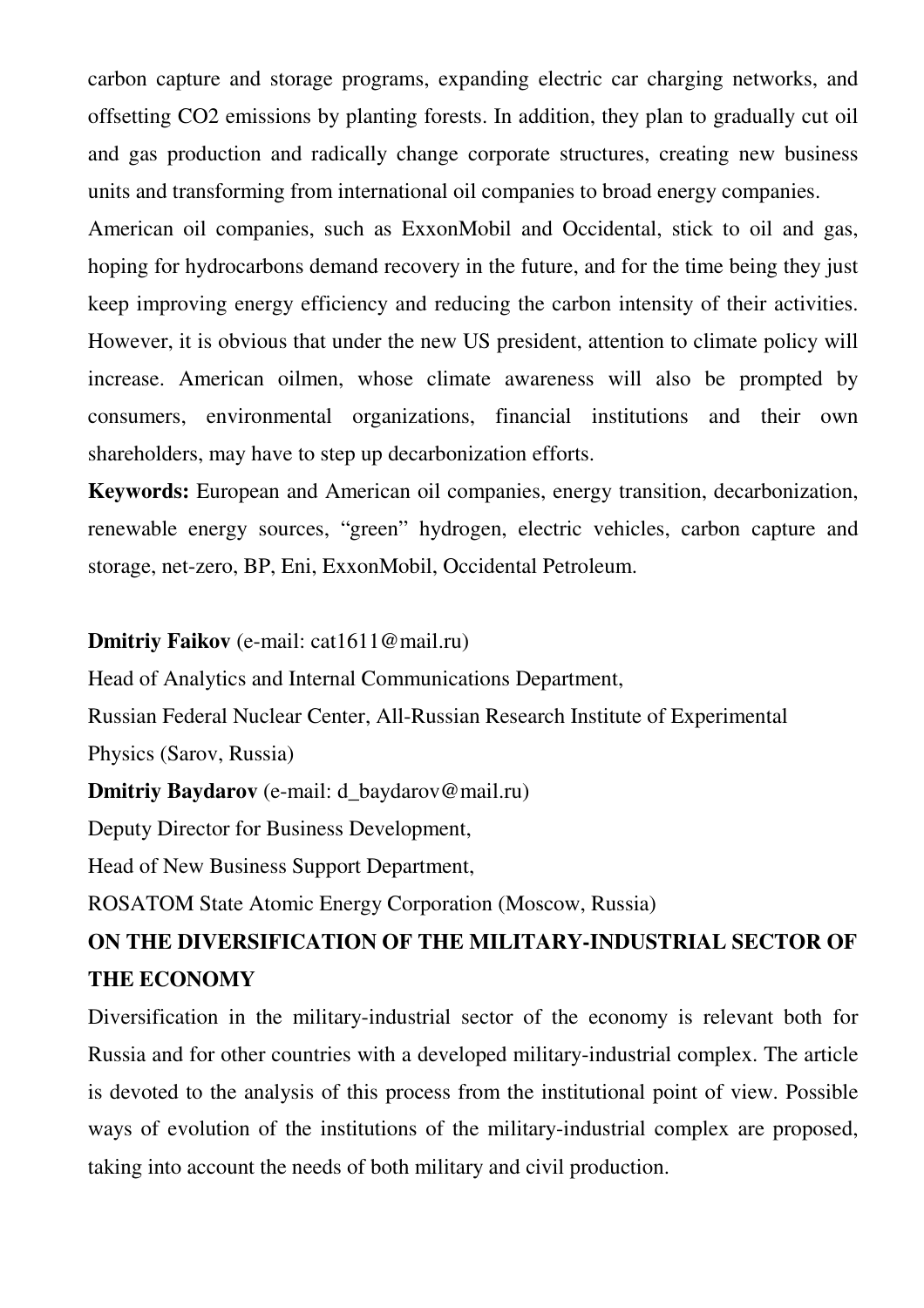**Keywords:** military-industrial complex; weapons enterprise; formal and informal institutions; changes in institutions; technologies; technological transfer; dual-use products; defense contract.

## **Boris Heifetz** (e-mail: bah412@rambler.ru)

Grand Ph.D. in Economics, Leading Researcher,

Institute of Economics (RAS) (Moscow, Russia)

Professor at the Financial University under the Government of the Russian Federation (Moscow, Russia)

**Veronika Chernova** (e-mail: veronika\_urievna@mail.ru)

Grand Ph.D. in Economics, Associate Professor,

Peoples' Friendship University of Russia (Moscow, Russia)

# **SMART IMPORT SUBSTITUTION POLICY IN THE PEOPLE'S REPUBLIC OF CHINA**

The article examines the prerequisites for China's transition to a new model of economic development based on the priorities of domestic market development and reducing dependence on foreign technologies and components supply for key high-tech industries. The conclusion is made about the special nature of import substitution in China, which can be called smart import substitution. The distinction between traditional self-reliance policy and smart import substitution is shown, the latter involving the active use of external factors and support for globalization.

**Keywords:** new growth model, double circulation, domestic demand, smart import substitution, self-reliance, globalization.

## **Igor Balyuk** (e-mail: balyuk@bk.ru)

Grand Ph. D. in Economics, Associate Professor,

Financial University under the Government of the Russian Federation (Moscow,

Russia)

## **THE USA EXTERNAL DEBT PROBLEM: IS THERE A SOLUTION?**

The author focuses on the analysis of dynamics, trends and specifics of the current composition of the external debt of the USA using statistical data compiled by the